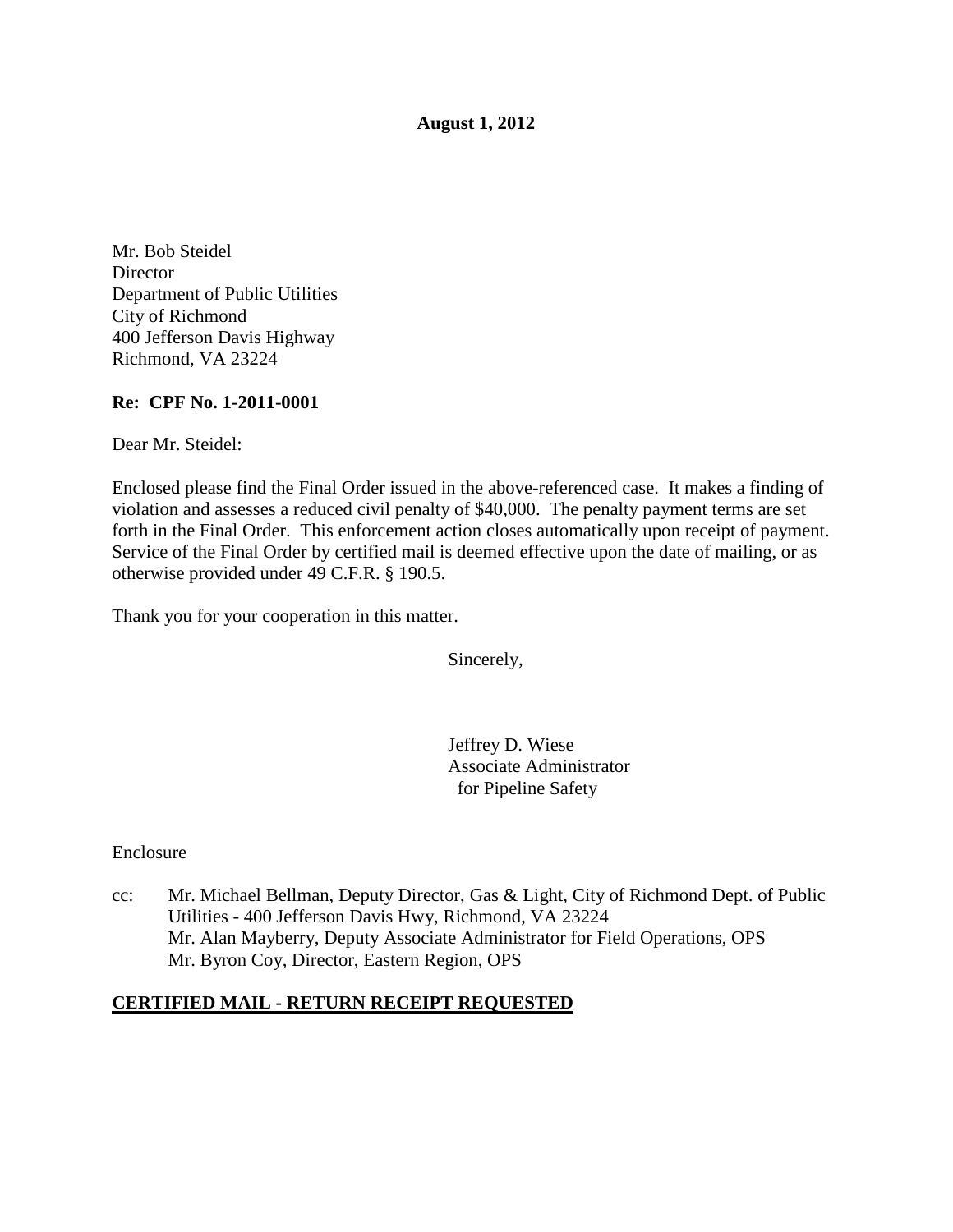# **U.S. DEPARTMENT OF TRANSPORTATION PIPELINE AND HAZARDOUS MATERIALS SAFETY ADMINISTRATION OFFICE OF PIPELINE SAFETY WASHINGTON, D.C. 20590**

**\_\_\_\_\_\_\_\_\_\_\_\_\_\_\_\_\_\_\_\_\_\_\_\_\_\_\_\_\_\_\_\_\_\_\_ ) In the Matter of ) ) City of Richmond, ) CPF No. 1-2011-0001 ) Respondent. ) \_\_\_\_\_\_\_\_\_\_\_\_\_\_\_\_\_\_\_\_\_\_\_\_\_\_\_\_\_\_\_\_\_\_\_ )**

# **FINAL ORDER**

Between February 24, 2009, and September 14, 2010, pursuant to 49 U.S.C. §§ 60106 and 60117, a representative of the Virginia State Corporation Commission (VA-SCC), as agent for the Pipeline and Hazardous Materials Safety Administration (PHMSA), Office of Pipeline Safety (OPS), conducted a safety inspection of the pipeline facilities and records of the City of Richmond, Virginia (Respondent). Respondent operates approximately 2,000 miles of natural gas distribution pipelines with approximately 92,500 services.<sup>[1](#page-1-0)</sup>

As a result of the inspection, the VA-SCC notified the Director, Eastern Region, OPS (Director) of certain probable violations of the gas pipeline safety regulations in 49 C.F.R. Part 192. After reviewing the notification, the Director issued to Respondent, by letter dated May 9, 2011, a Notice of Probable Violation and Proposed Civil Penalty (Notice). In accordance with 49 C.F.R. § 190.207, the Notice alleged that Respondent committed one violation and proposed a civil penalty of \$59,000 for the alleged violation. In accordance with § 190.205, the Notice also included several warning items, which advised Respondent to correct other probable violations.

City of Richmond responded to the Notice by letter dated June 8, 2011 (Response). Respondent did not contest the alleged violation, but requested a hearing to discuss the proposed civil penalty. In accordance with 49 C.F.R. § 190.211, a hearing was held on January 18, 2012, by teleconference before the Presiding Official from the Office of Chief Counsel, PHMSA. After the hearing, Respondent provided a written submission dated February 9, 2012 (Closing).

### **FINDING OF VIOLATION**

In its Response and at the hearing, City of Richmond did not contest the allegation in **Item 3** of the Notice that it had committed a violation of 49 C.F.R. § 192.465(a), which states:

<span id="page-1-0"></span> $\frac{1}{1}$ <sup>1</sup> System information for calendar year 2011 is reported pursuant to 49 C.F.R. § 191.11.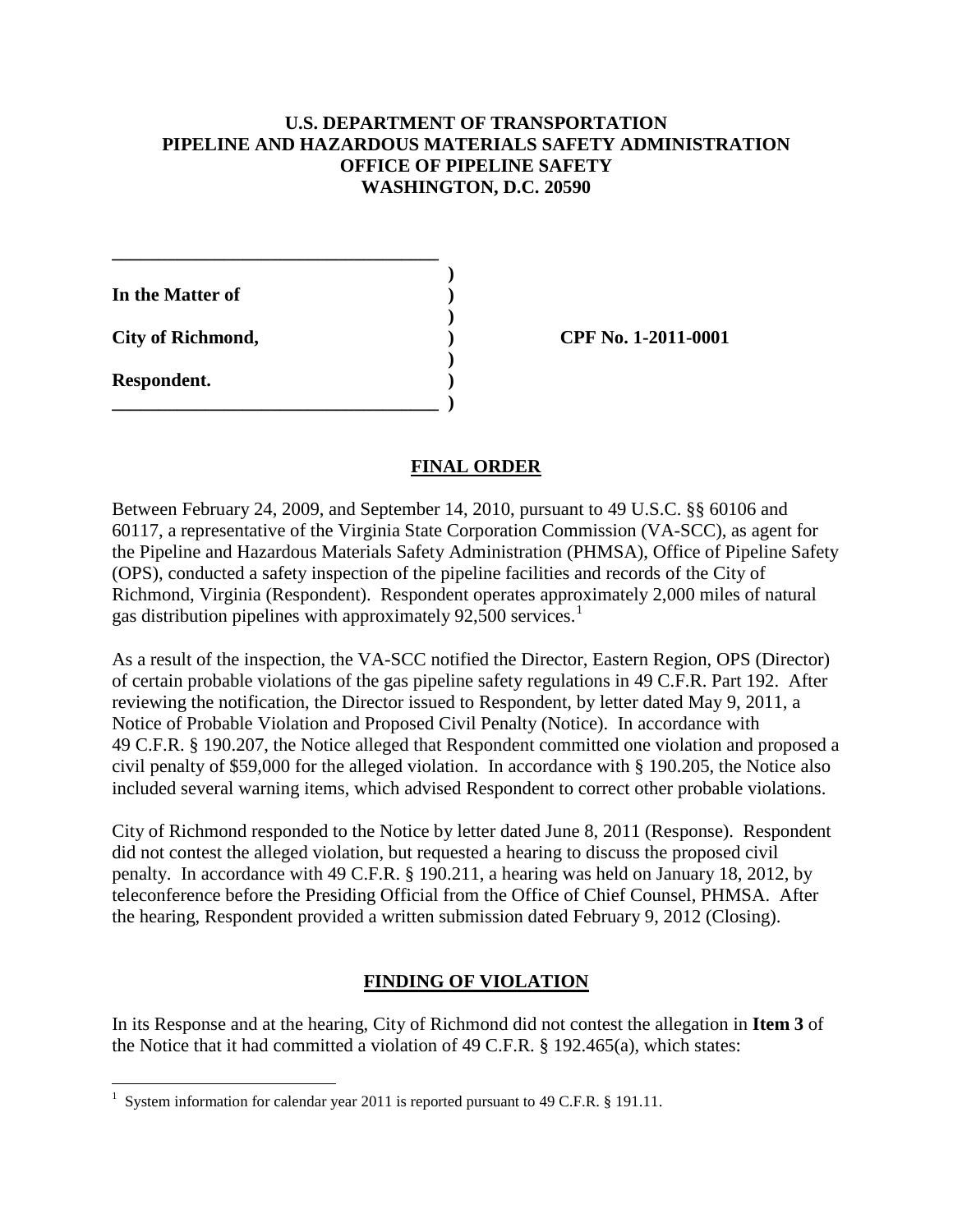### **§ 192.465 External corrosion control: Monitoring.**

(a) Each pipeline that is under cathodic protection must be tested at least once each calendar year, but with intervals not exceeding 15 months, to determine whether the cathodic protection meets the requirements of § 192.463. However, if tests at those intervals are impractical for separately protected short sections of mains or transmission lines, not in excess of 100 feet (30 meters), or separately protected service lines, these pipelines may be surveyed on a sampling basis. At least 10 percent of these protected structures, distributed over the entire system must be surveyed each calendar year, with a different 10 percent checked each subsequent year, so that the entire system is tested in each 10-year period.

The Notice alleged that Respondent violated 49 C.F.R. § 192.465(a) by failing to survey separately protected short sections of mains to determine whether cathodic protection met the applicable requirements. Specifically, the Notice alleged that Respondent's gas pipeline system is primarily plastic pipe with approximately 2,406 steel drips considered to be "separately protected short sections of mains." The Notice alleged that Respondent failed to survey cathodic protection on the steel drips at a sampling rate of 10% per year starting in 1994 when they were installed.

The Notice recognized that following the VA-SCC inspection in 2009, City of Richmond remediated the violation by surveying all of the steel drips. As a result of those surveys, Respondent scheduled approximately 260 steel drips for additional cathodic protection or removal.

In its Response and at the hearing, Respondent did not contest the allegation of violation, but presented information in support of reducing the proposed civil penalty as discussed below in the Assessment of Penalty section.

Accordingly, based upon a review of the evidence, I find that Respondent violated 49 C.F.R. § 192.465(a) by failing to survey separately protected short sections of mains to determine the adequacy of cathodic protection.

This finding of violation will be considered a prior offense in any subsequent enforcement action taken against Respondent.

### **ASSESSMENT OF PENALTY**

Under 49 U.S.C. § 60122, Respondent is subject to an administrative civil penalty not to exceed \$100,000 per violation for each day of the violation, up to a maximum of \$1,000,000 for any related series of violations.<sup>[2](#page-2-0)</sup>

<span id="page-2-0"></span> $\frac{1}{2}$ <sup>2</sup> Subsequent to the actions that gave rise to this case, the Pipeline Safety, Regulatory Certainty, and Job Creation Act of 2011 increased the civil penalty liability for a violation to \$200,000 per violation for each day of the violation up to a maximum of \$2,000,000 for any related series of violations. *See* Pub. L. No. 112-90, § 2(a), 125 Stat. 1905.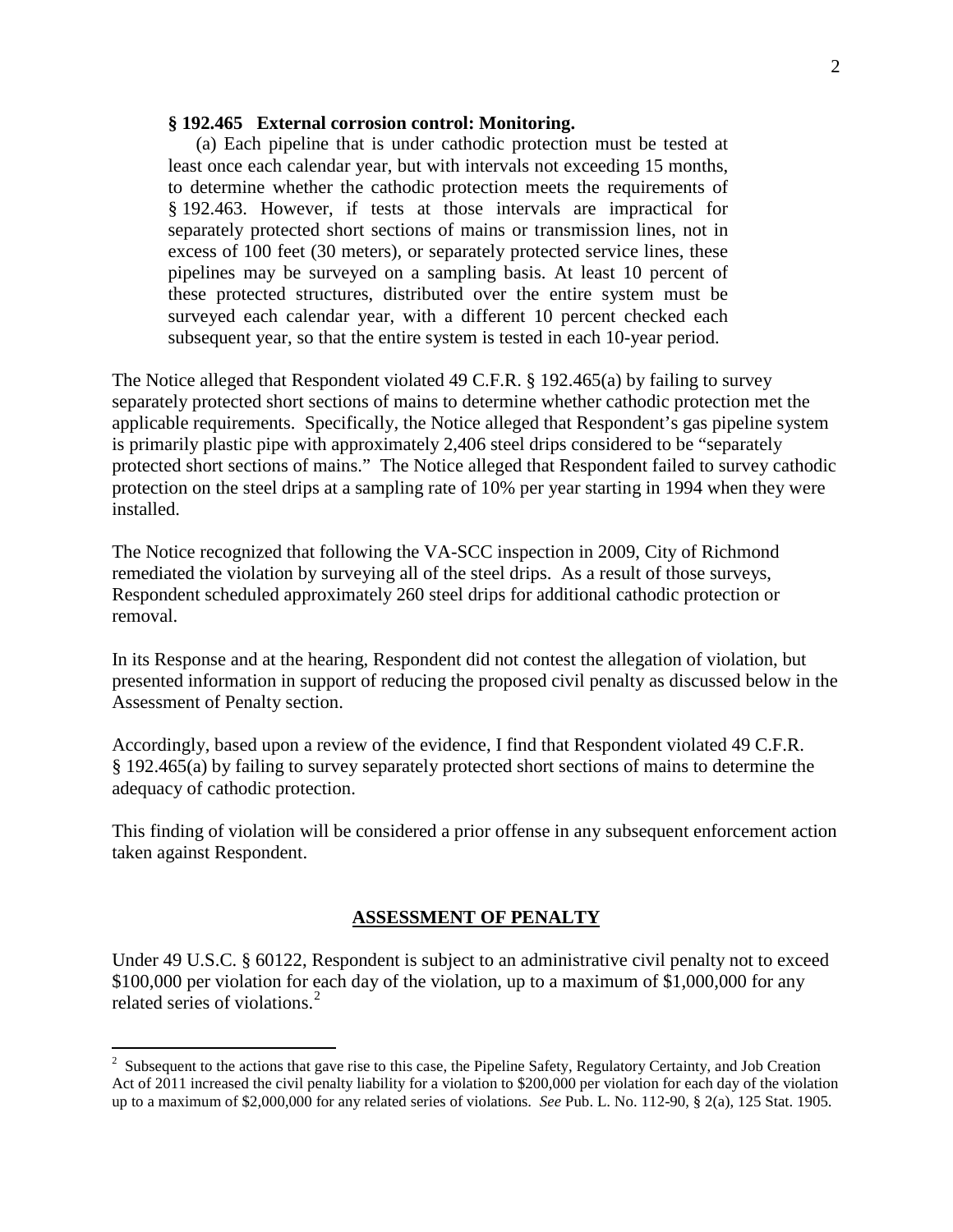In determining the amount of a civil penalty under 49 U.S.C. § 60122 and 49 C.F.R. § 190.225, I must consider the following criteria: the nature, circumstances, and gravity of the violation, including adverse impact on the environment; the degree of Respondent's culpability; the history of Respondent's prior offenses; any effect that the penalty may have on Respondent's ability to continue doing business; and the good faith of Respondent in attempting to comply with the pipeline safety regulations. In addition, I may consider the economic benefit gained from the violation without any reduction because of subsequent damages, and such other matters as justice may require.

**Item 3:** The Notice proposed a civil penalty of \$59,000 for Respondent's violation of 49 C.F.R. § 192.465(a). City of Richmond violated § 192.465(a) by failing to survey the cathodic protection on approximately 2,406 steel drips across its gas pipeline system from 1994 to 2009.

*Nature, circumstances, and gravity of the violation, including adverse impact on the environment*. OPS explained during the hearing that the proposed civil penalty was based on the number and duration of the violations and their gravity. Specifically, there were a high number of drips that were not surveyed for a long period of time, and the drips were located in a densely populated area where a pipeline failure could have significant consequences.

At the hearing, Respondent argued the drips were not located in densely populated areas, but rather were located primarily in counties outside of the urban city area. On this point, the VA-SCC agreed that at least the majority of drips were in suburban areas.

PHMSA may assess an elevated civil penalty for a violation that occurs in a densely populated area or "high consequence area" (HCA) due to the gravity of the violation. The proposed civil penalty in this case was based, in part, on the violation allegedly occurring in a densely populated HCA.<sup>[3](#page-3-0)</sup> I note, however, that the Notice did not include relevant information about the location of the violation, and while the Violation Report indicated that the steel pot drips were in the City of Richmond's "metropolitan area," it did not indicate the extent to which the violation occurred either in the urban center or in the less-populated surrounding areas. In the absence of additional information to justify an elevated penalty for a violation in an HCA, I find the penalty should be reduced.

The City also argued there was minimal if any impact on the environment by the violation, explaining that in addition to the steel drips being located outside of densely populated city areas, more than 90% of the steel drips when surveyed in 2009 still had adequate cathodic protection. Although Respondent did not disagree that the system experienced a number of leaks, Respondent argued the leaks represented a relatively insignificant safety threat because none of them met the threshold for having to be repaired under the regulations.<sup>[4](#page-3-1)</sup>

The Violation Report included statements concerning the potential impact to public safety posed by the violation, but did not state explicitly that the violation caused an incident or other adverse

<span id="page-3-0"></span><sup>&</sup>lt;sup>2</sup><br>3  $3$  Pipeline Safety Violation Report, at 4 (May 9, 2011) (Violation Report).

<span id="page-3-1"></span><sup>4</sup> Closing at 3. *See* 49 C.F.R. § 192.703(c) (requiring gas pipeline operators to repair "hazardous leaks").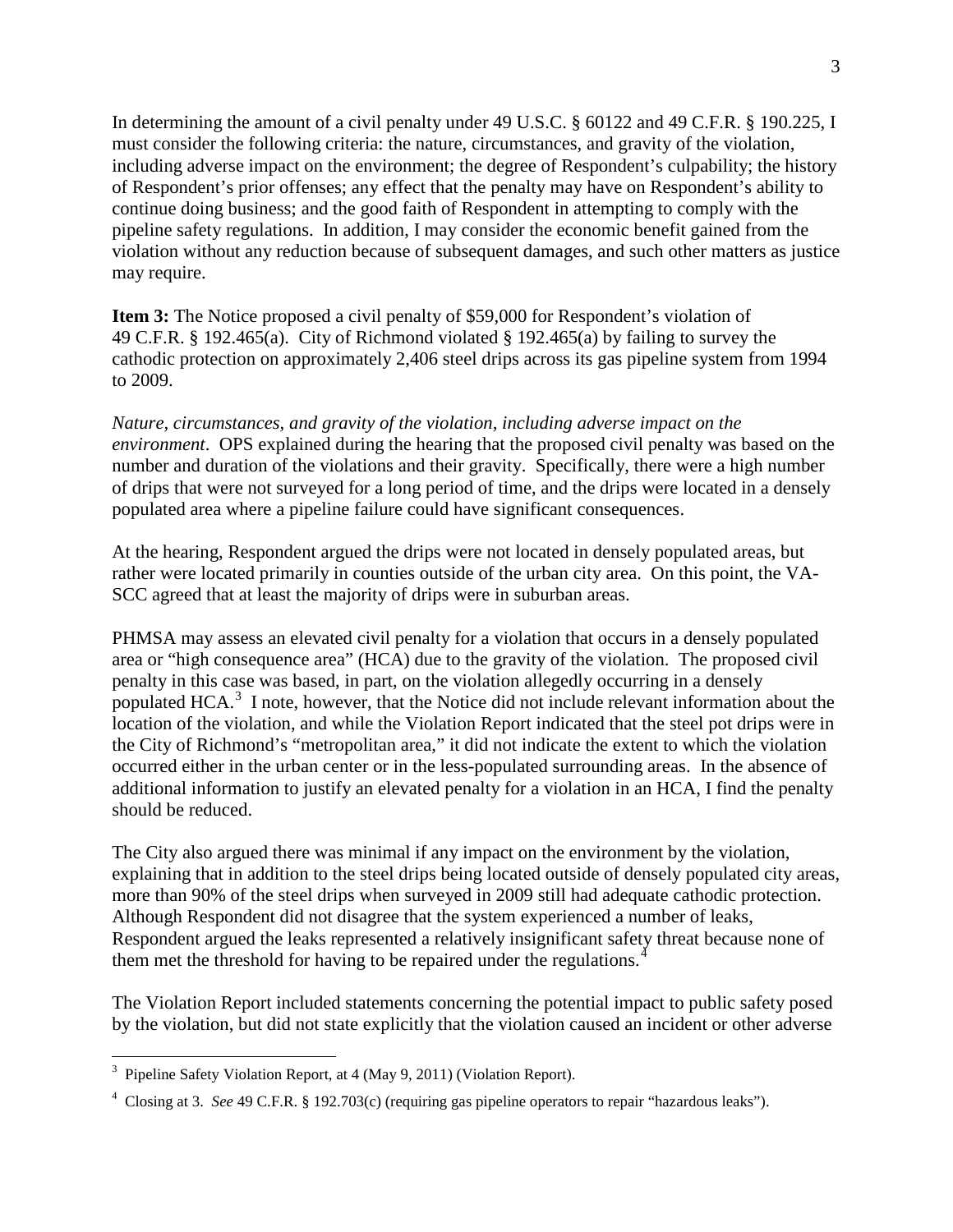impact to the environment. At the hearing, OPS indicated the proposed penalty was based, in part, on the significant consequences that *could have* happened. For these reasons, I find there were minimal, if any, actual impacts on the environment, but since actual impacts were not a factor in the proposed civil penalty, this consideration does not affect the penalty.

Respondent argued further that PHMSA should not consider the *potential* impacts on the environment, claiming there is no legislative intent for the agency to consider potential impacts under 49 U.S.C. § 60122. Rather, Respondent argued, PHMSA should only consider the *actual* impacts, which were minimal, as noted above.

In considering "the nature, circumstances, and gravity of the violation, including adverse impact on the environment," PHMSA has broad discretion to consider not only the actual impacts to person, property and the environment, but also the potential impacts that could result from the operator's failure to comply with a safety standard. Potential impacts are relevant to the gravity of the violation. As explained in a previous final order:

PHMSA sets civil penalties by applying the statutory assessment criteria on a case-by-case basis. Given the unique facts of each offense, operating conditions of each pipeline, an operator's individual compliance history, how the violation was discovered, its duration, whether the operator made a good faith effort to comply with the regulation prior to the inspection, and *whether there were any immediate or potential safety or environmental impacts*, it is not uncommon for there to be some variance in the penalties assessed for different operators' violation of the same code section.<sup>[5](#page-4-0)</sup>

PHMSA's consideration of potential safety and environmental impacts is also consistent with the agency's regulatory approach to preventing the potential for certain risks to public safety, property, and the environment. For example, operators of natural gas pipelines are required to identify "potential threats" to pipeline integrity and must take preventative and mitigative measures based on those threats to prevent a pipeline failure.<sup>[6](#page-4-1)</sup>

Accordingly, I find it is appropriate for PHMSA to consider the potential impacts of the violation in the assessment of a civil penalty.

In the present case, Respondent's failure to regularly test the cathodic protection of such a large number of steel drips for a long period of time represented a significant safety threat that had the potential to result in a pipeline incident in or near residential areas. For these reasons, I find the nature, circumstances, and gravity support the assessment of a civil penalty.

<span id="page-4-0"></span> $\frac{1}{5}$  Belle Fourche Pipeline Co., Final Order, CPF No. 5-2009-5042, at 20, 2011 WL 7006607 (Nov. 21, 2011). *See also* ExxonMobil Pipeline Co., Final Order, CPF No. 5-2009-5004, at 3, 2011 WL 4351593 (Jul. 11, 2011) (considering proximity to a sole source drinking water supply and the potential for serious consequences).

<span id="page-4-1"></span><sup>6</sup> 49 C.F.R. § 192.917. *See also* §§ 192.935 and 192.1007.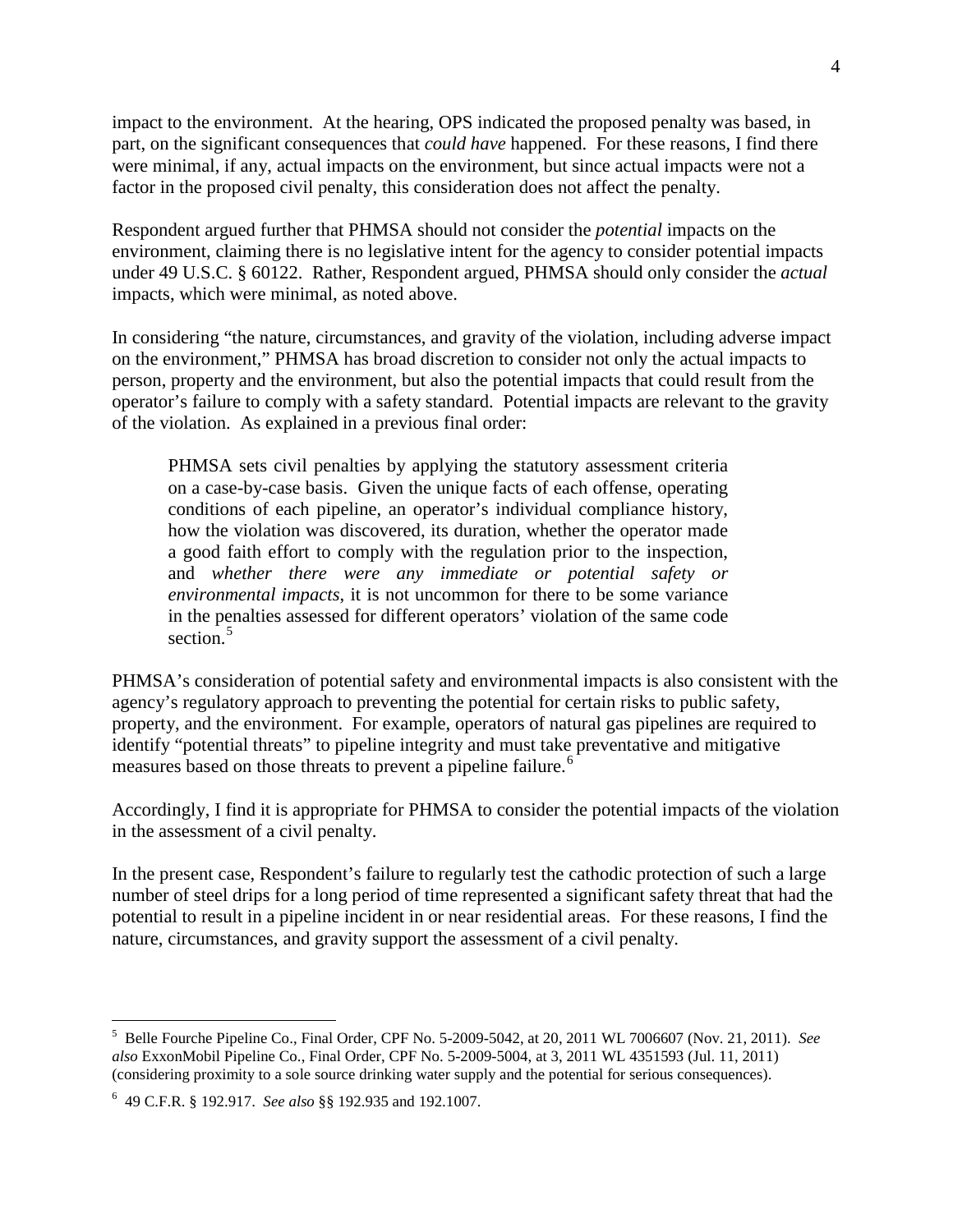*Degree of Respondent's culpability.* When evaluating an operator's culpability, I determine the extent to which Respondent deserves the blame for the violation that occurred.<sup>[7](#page-5-0)</sup> In this instance, as the operator of the facility, City of Richmond is responsible for compliance and therefore is determined to be culpable for the violation. There is no basis in the record to find a lesser degree of culpability on the part of Respondent for the violation.

*History of Respondent's prior offenses.* Respondent argued the civil penalty should not be based on any history of prior violations, because at the time of the Notice, the City had not been issued a final order since 2004. During the hearing, OPS explained that the proposed penalty was not based on any prior violations. Therefore this consideration does not affect the penalty.

*Good faith of Respondent in attempting to comply with the pipeline safety regulations.* Respondent requested that the civil penalty be reduced to reflect the aggressive corrective action the City took immediately following identification of the violation during the VA-SCC's inspection in 2009. Respondent explained that following the inspection, the City immediately surveyed 100% of the steel drip structures in the pipeline system over a 10-month period. The City explained this action was taken even though the regulation would only require surveying at a rate of 10% per year. Respondent took other action as well, including providing additional cathodic protection to 206 steel drips and removing 56 drips that were located in areas that were hard to access. The City stated that it has spent \$183,802, not including paving costs, to complete the corrective measures, an amount far exceeding the proposed penalty of \$59,000. Because the City "went beyond [the] requirements" in surveying all of the steel drips within a 10-month period, Respondent argued the penalty should be reduced.<sup>[8](#page-5-1)</sup>

Respondent's aggressive corrective action is acknowledged. However, PHMSA does not generally find cause to reduce a civil penalty for corrective action taken after the operator has been notified of the deficiency through a compliance inspection.<sup>[9](#page-5-2)</sup> PHMSA considers operators to have an affirmative obligation to comply with the pipeline safety regulations, particularly when a compliance issue has already been brought to their attention.

Given the long period of time in which the steel drips had not been surveyed, it was not unreasonable to expect the operator to complete a survey of all of the drips at an aggressive schedule. In fact, had Respondent not performed such a survey, the Agency would have been justified in ordering a complete survey rather than to allow another 10 years for the drips to be surveyed at a rate of 10% per year. For these reasons, I find the cost incurred by Respondent to remediate the violation does not warrant reducing the proposed civil penalty.

*Any effect that the penalty may have on Respondent's ability to continue doing business.* Finally, Respondent requested that the civil penalty be reduced because it would have an effect on its

<span id="page-5-0"></span><sup>-&</sup>lt;br>7 <sup>7</sup> Belle Fourche, 5-2009-5042, at 19.

<span id="page-5-1"></span><sup>&</sup>lt;sup>8</sup> Response at 2.

<span id="page-5-2"></span> $9$  Air Products and Chemicals, Inc., Final Order, CPF No. 4-2009-1008, at 3, 2009 WL 5538650 (Dec. 1, 2009). *See also* Chevron Pipe Line Co., Final Order, CPF No. 4-2005-8008, at 4, 2008 WL 902913 (Mar. 19, 2008) (finding that corrective action taken by an operator after the OPS/PHMSA inspection did not justify reducing the proposed penalty).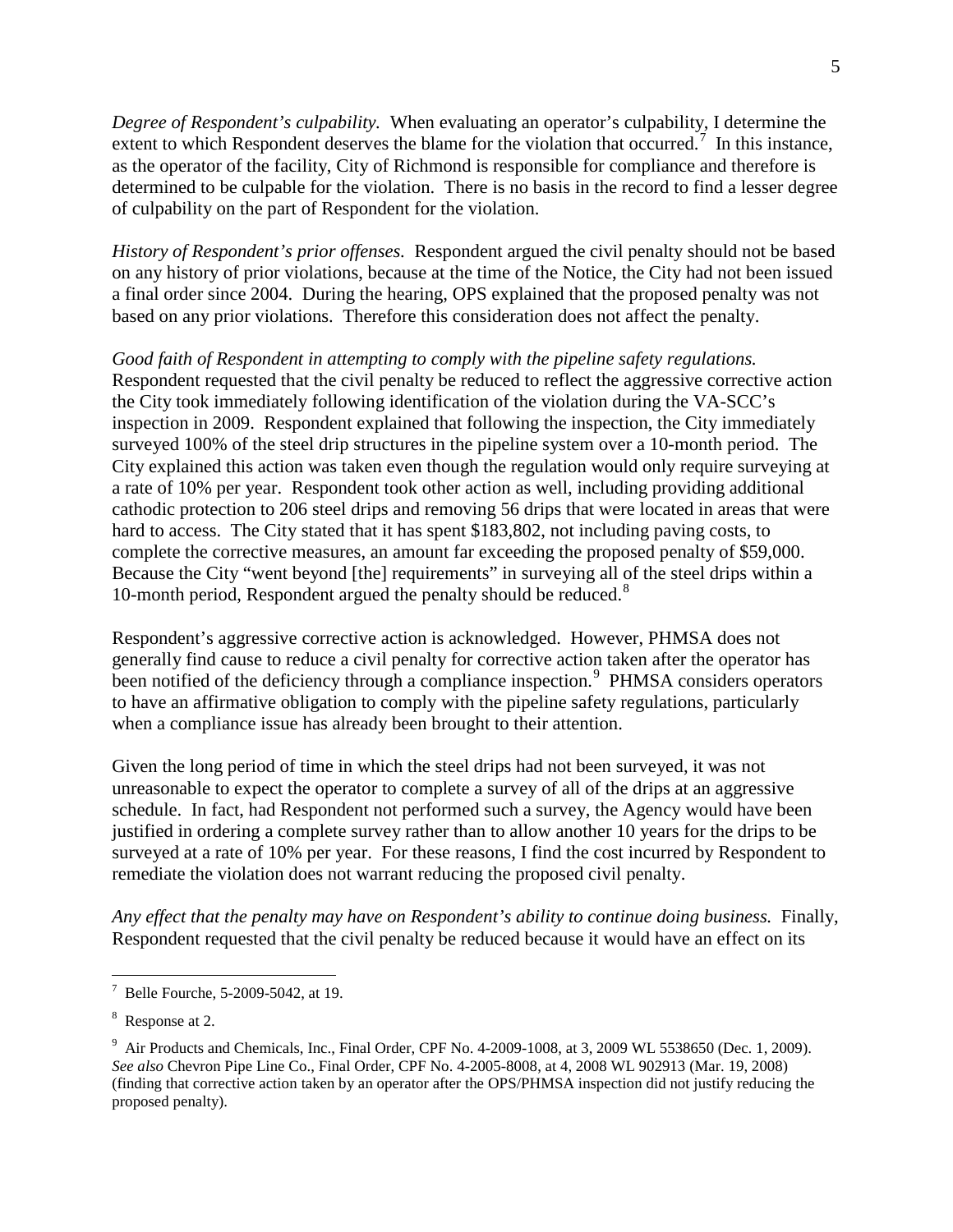ability to perform pipeline operations and maintenance activities. Specifically, Respondent explained that as a municipal operator, it is bound by city code requirements pertaining to budgeted funds. In other words, Respondent is budgeted for operations and maintenance expenses, but not fines. Therefore, Respondent explained, payment of the proposed penalty would come out of its operations and maintenance budget and would impact its ability to perform pipeline repairs and maintenance.

In general, pipeline operators may prove that a proposed fine will cause undue financial hardship by submitting certified financial data.<sup>[10](#page-6-0)</sup> In this case, Respondent did not submit financial data, but asked PHMSA to consider the operator's unique financial status as a municipal operator.

PHMSA treats public and private operators equally when it concerns the assessment of civil penalties. Therefore, the agency does not automatically factor an operator's status as a municipality when assessing a civil penalty. As explained in a previous final order, "to ensure public safety, any company, municipality, or tribal entity that is in the business of transporting hazardous products by pipeline must have sufficient resources to operate in a manner consistent with applicable regulations." $11$ 

Since Respondent's status as a municipality alone does not warrant reducing the penalty, and the operator has not proven through financial data that the proposed civil penalty would cause undue financial hardship impacting its ability to continue doing business, I find there is insufficient justification to reduce the penalty.

Accordingly, having reviewed the record and considered the assessment criteria, including the absence of sufficient documentation that the violation occurred in an HCA, I assess Respondent a reduced civil penalty of **\$40,000** for violation of 49 C.F.R. § 192.465(a).

Payment of the civil penalty must be made within 20 days of service. Federal regulations (49 C.F.R. § 89.21(b)(3)) require such payment to be made by wire transfer through the Federal Reserve Communications System (Fedwire), to the account of the U.S. Treasury. Detailed instructions are contained in the enclosure. Questions concerning wire transfers should be directed to: Financial Operations Division (AMZ-341), Federal Aviation Administration, Mike Monroney Aeronautical Center, P.O. Box 269039, Oklahoma City, Oklahoma 73125. The Financial Operations Division telephone number is (405) 954-8893.

Failure to pay the \$40,000 civil penalty will result in accrual of interest at the current annual rate in accordance with 31 U.S.C. § 3717, 31 C.F.R. § 901.9 and 49 C.F.R. § 89.23. Pursuant to those same authorities, a late penalty charge of six percent (6%) per annum will be charged if payment is not made within 110 days of service. Furthermore, failure to pay the civil penalty may result in referral of the matter to the Attorney General for appropriate action in a district court of the United States.

<span id="page-6-0"></span><sup>&</sup>lt;sup>10</sup> Jayhawk Pipeline, LLC, Final Order, CPF No. 3-2008-5006, at 5, 2010 WL 5761106 (Dec. 16, 2010).

<span id="page-6-1"></span><sup>&</sup>lt;sup>11</sup> Navajo Nation Oil & Gas Co., Final Order, CPF No. 4-2006-5029, at 12, 2010 WL 1323383 (Mar. 17, 2010).